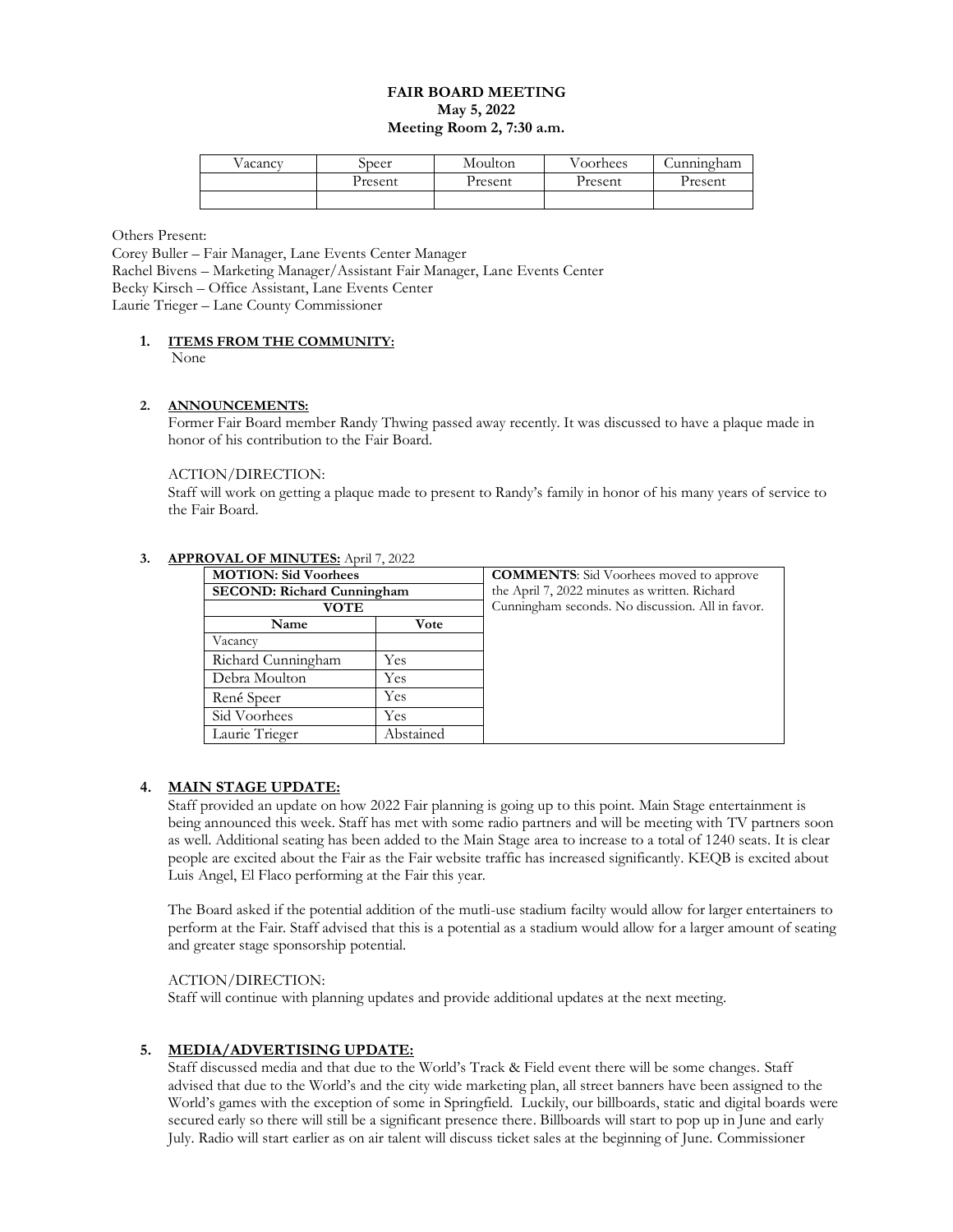Trieger asked about digital advertising. Staff advised that we do some computer ads/pop-ups, but have numerous ads on other social platforms including YouTube.

ACTION/DIRECTION:

Staff will continue with planning updates and provide additional updates at the next meeting.

## **6. SECURITY PLAN/PROJECTS UPDATE:**

- a. Capital Projects:
	- i. The P.A. System is currently being installed and will be a great addition to the property. Staff has been working with Lane County Public Information Officer Devin Ashbridge on messaging for the P.A. System during emergencies. They are also working on a text alert messaging system that fairgoers can opt into each year. The texts will only be received while at the Fair.
	- ii. Security Cameras are being planned for all gates. The video will be in real time and will also have playback capabilities. Installation schedule is still TBD but they will be active prior to Fair.
- a. Security Plan:
	- i. Staff brought an example of the new clear bag that will be used at Fair this year. 10,000 bags were purchased with the generous sponsorship by The Lynne Gately Team. Signs will be made & displayed to help the Mounted Sheriff's Posse remind fairgoers of our new clear bag policy prior to them getting to the gates. If fairgoers cannot pay for a bag, we will have gallon size Ziploc bags on hand as well.
		- 1. Discussion surrounding 4-H/FFA kids needing to bring in changes of clothes for judging etc. Staff advised that the preference would be that they go back to their RV's to change rather than carry clothing with them into the Fair. Protocols and guidelines are being developed to share with these programs prior to Fair.
- b. A draft of the Emergency Operations Plan was provided to Fair Board members describing the incident command post, security parties & overall emergency plan. In addition, the Fair communication system will be more robust and allow us to communicate with all related security parties and the World's event. Staff briefly discussed the concealed weapons policy & prohibited items list for the event. Staff are still working with EPD and contracting with Celtic Security & Iron Shield to provide an increased level of security at the fair.

#### **7. MASTER PLAN/FACILITIES PROPOSAL UPDATE:**

Master Plan is still moving forward. Staff discussed the Multi-Use Stadium Facilities proposal and the Board of County Commissioners meeting on May 24th. Commissioner Trieger asked the Fair Board to think of the Ems as an "anchor tenant" along side other events throughout the year and to visualize the stadium as a mass sheltering site for emergencies.

#### ACTION/DIRECTION:

Staff will continue to update the Board as the proposal and projects evolve.

#### **8. 4-H/FFA UPDATE:**

Staff has been attending livestock auction meetings. Staff announced that the animal pen layout has tentatively been finalized. Overall, plans are moving along well. Entry numbers are up!

ACTION/DIRECTION: None.

#### **9. BUSINESS OREGON GRANT OPPORTUNITY**:

Staff is working on a short list of Capitol projects to submit for the Business Oregon Grant Opportunity. The Grant would be \$277,777 per County Fair. If others don't apply then that amount distributed to those who did apply could be highter. The deadline to apply for the first round of funding is June 3rd. Staff presented a list of project ideas with a goal of summer 2023 completion. Examples of potential projects are the Wheeler Pavilion restrooms and roof, the Convention Center Performance Hall storage & parking area, the Bridge at Yellow F Gate and permanent ticket booths at Yellow F Gate. A suggestion for the Expo bathrooms to be updated was